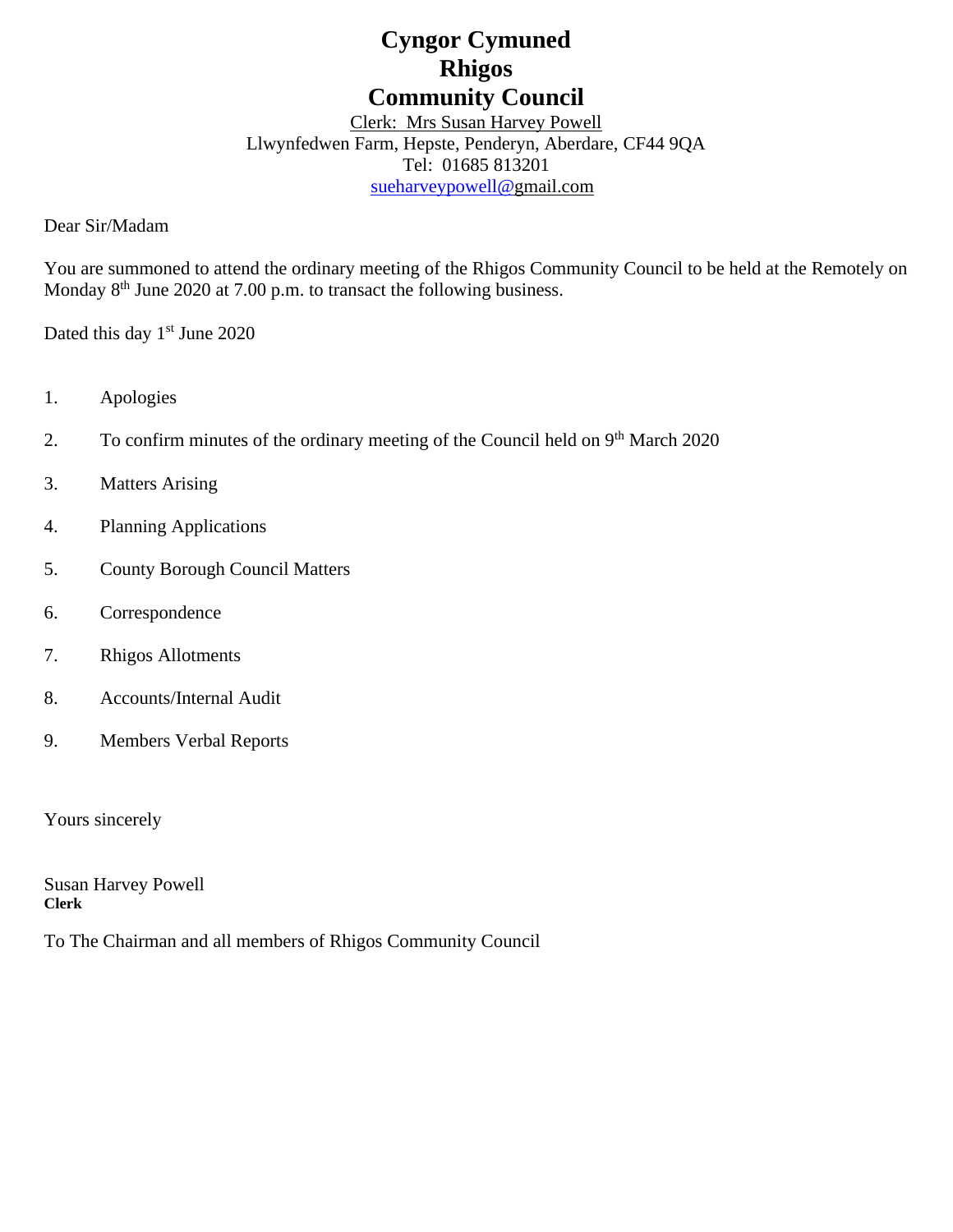# **Rhigos Community Council**

Minutes of the ordinary meeting of Rhigos Community Council held at Rhigos Community Centre on Monday 9<sup>th</sup> March 2020 at 6.45 p.m.

Present: Cllrs. P Oliver, M Smith, H Wagner, M Evans, C Hopes, G Thomas

Apologies: Cllr. O Morgan, S Maull, L Leach

### **2020/32 Minutes**

It was resolved to confirm Minutes of the Ordinary Meeting of the Council held on 18<sup>th</sup> May 2020

# **2020/33 Declaration of Interest**

None recorded

### **2020/34 Matters Arising**

a. Bike Track Cwm Hwnt - the planning application was passed on  $5<sup>th</sup>$  March 2020 with the following conditions

 There shall be no more than 18 motorcycles in use at any one time The track can only be used between the hours of 9.00 and 18.00 All bikes must be fitted with a 3 into 1 silencer and comply with Euro 4 standards, as detailed in the Noise Assessment carried out by Hepworth Acoustics (Rec 21/10/19) No development shall take place until the TRO in respect of the changes to the speed limit to 30 m.p.h. along Mount Road. The fence to the south of the junction between the Parish Road and Mount Road shall be re-located to improve the visibility splay to the right at the junction.

- b. Land at Hirwaun Roundabout on hold at present
- c. Old Parish Road nothing to report

### **2020/35 Planning**

It was resolved to note:

a. Units 1 – 4 Hirwaun Industrial Estate discharge of condition 5 access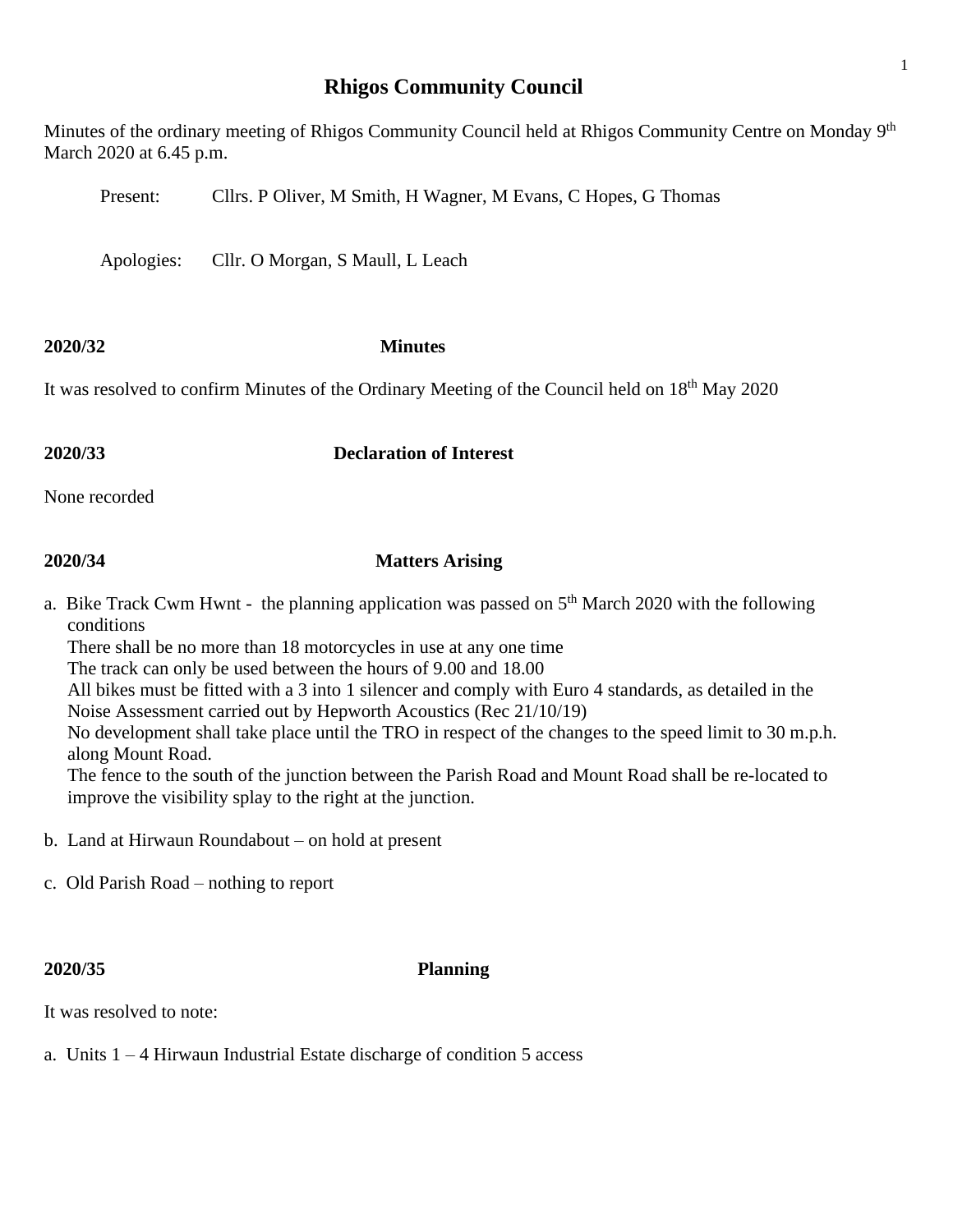### **2020/36 County Borough Council Matters**

It was resolved that the following complaints be passed on to Councillor G Thomas for his attention.

Cllr. Thomas explained that many of RCT services are on hold due to the coronavirus pandemic

a. The bins by the shop and the bus stop need emptying

b. The grass needs cutting on Hirwaun roundabout as visibility is poor.

# **2020/37 Correspondence**

It was resolved to receive the following correspondence.

a. CISWO Personal Welfare Service

# **2020/38 Rhigos Allotments**

All plots are now taken. Some plot holders have asked about keeping chickens there. As some of the councillors either have a plot or a family member has a plot only 3 councillors are able to vote to have the clause agreed in the minutes of 16<sup>th</sup> April 2018 2018/40 (b) lifted unfortunately only 2 of those councillors were present.

### **2020/39 Rhigos Signs**

They have now been erected and a letter of thanks will be sent to Mr T Gibbons who did not charge for putting them up.

# **2020/40 Accounts/Zoom Payment**

Mrs Powell presented the balance sheet for 2019/20 which was discussed and agreed.

Mrs Powell has upgraded to the secure version of Zoom costing £14.39 per month. As she works for 4 community councils it would mean each council covering a payment every 4 months until the lockdown is eased – agreed.

Wages and tax  $\pounds402.80$ 

| <b>Current Account</b>       | £10999.70  |
|------------------------------|------------|
| <b>High Interest Account</b> | £3823.72   |
| <b>Field Account</b>         | £4550.68   |
| Croesffordd Account          | £2829.64   |
| Croesffordd High Interest    | £2487.88   |
| <b>Croesffordd Treasury</b>  | £23,000.00 |
| Selar                        | £14,265.91 |